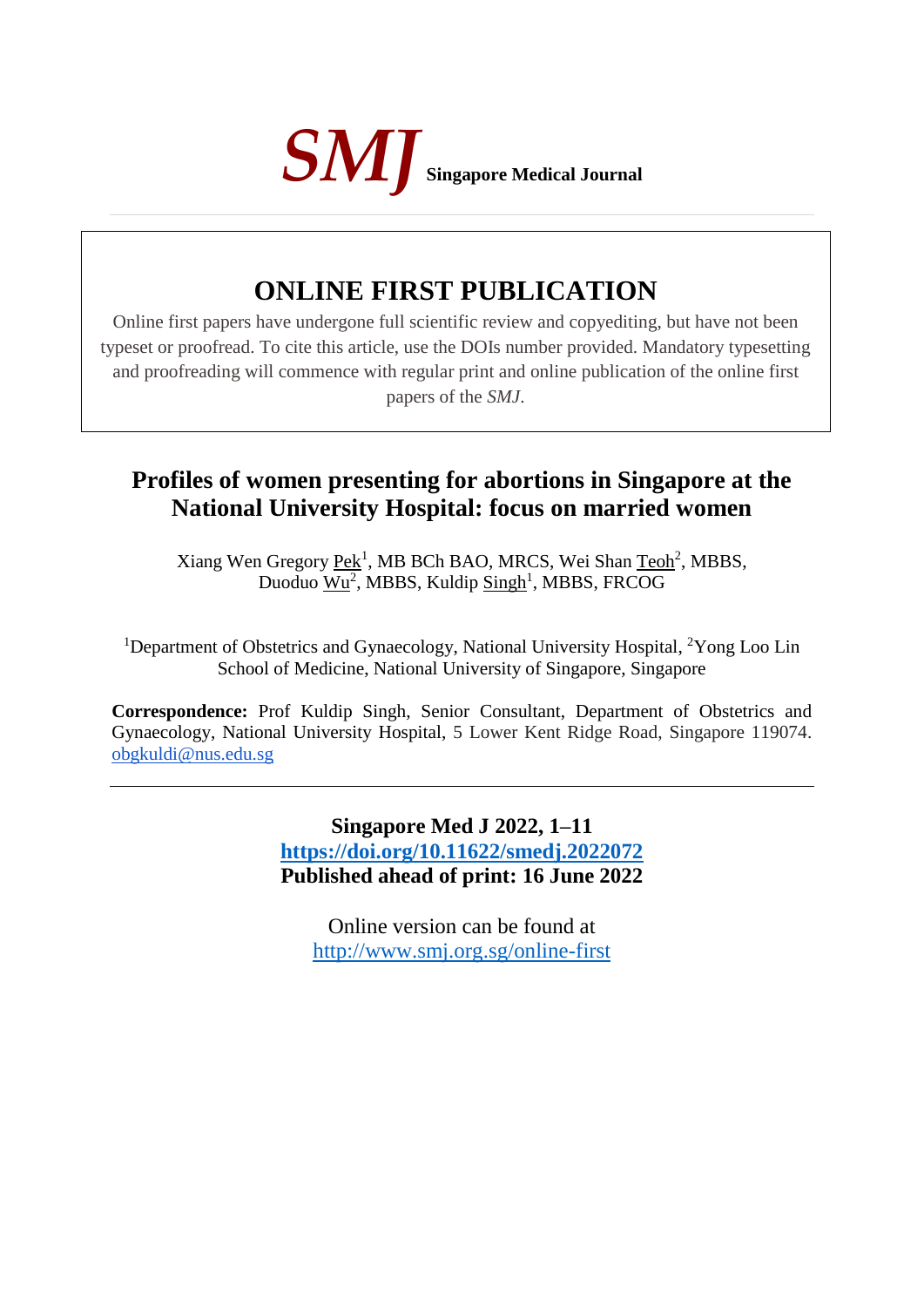## **ABSTRACT**

**Introduction:** In this study, we aimed to identify the differences in sociodemographic variables and reasons for termination of pregnancy (TOP) between married women and single/divorced women. We hope that this study can guide future policies and interventions to reduce the incidence of unsupported pregnancies in this profile group of women.

**Methods:** We retrospectively evaluated the sociodemographic data of 802 women who underwent an abortion for social reasons at our institution in Singapore from January 2016 to September 2018. We compared the sociodemographic variables, reasons for and methods of TOP between married and single/divorced women.

**Results:** We analysed data from 524 married women (65.3%) and 278 single/divorced women (34.7%). Married women were more likely to be of older age (29.5 years vs. 24.5 years,  $p <$ 0.001), had more living children and higher educational qualifications. The top two cited reason for abortions among married women were having enough children (42.0%) and the inability to afford another child (18.7%). Multivariate analysis showed that women aged > 19 years and having more living children were independently associated with recurrent TOPs. Having a tertiary education was noted to be associated with less recurrent TOPs.

**Conclusion:** The most common reasons married women cited for having TOP include having enough children and the lack of financial capacity to afford another child. Recommendations to support women ought to be personalised and comprehensive in addressing their needs rather than offering a standardised support method. Greater emphasis should be placed on post-TOP family planning counselling to reduce repeated TOP.

*Keywords: induced, pregnancy, unwanted abortion*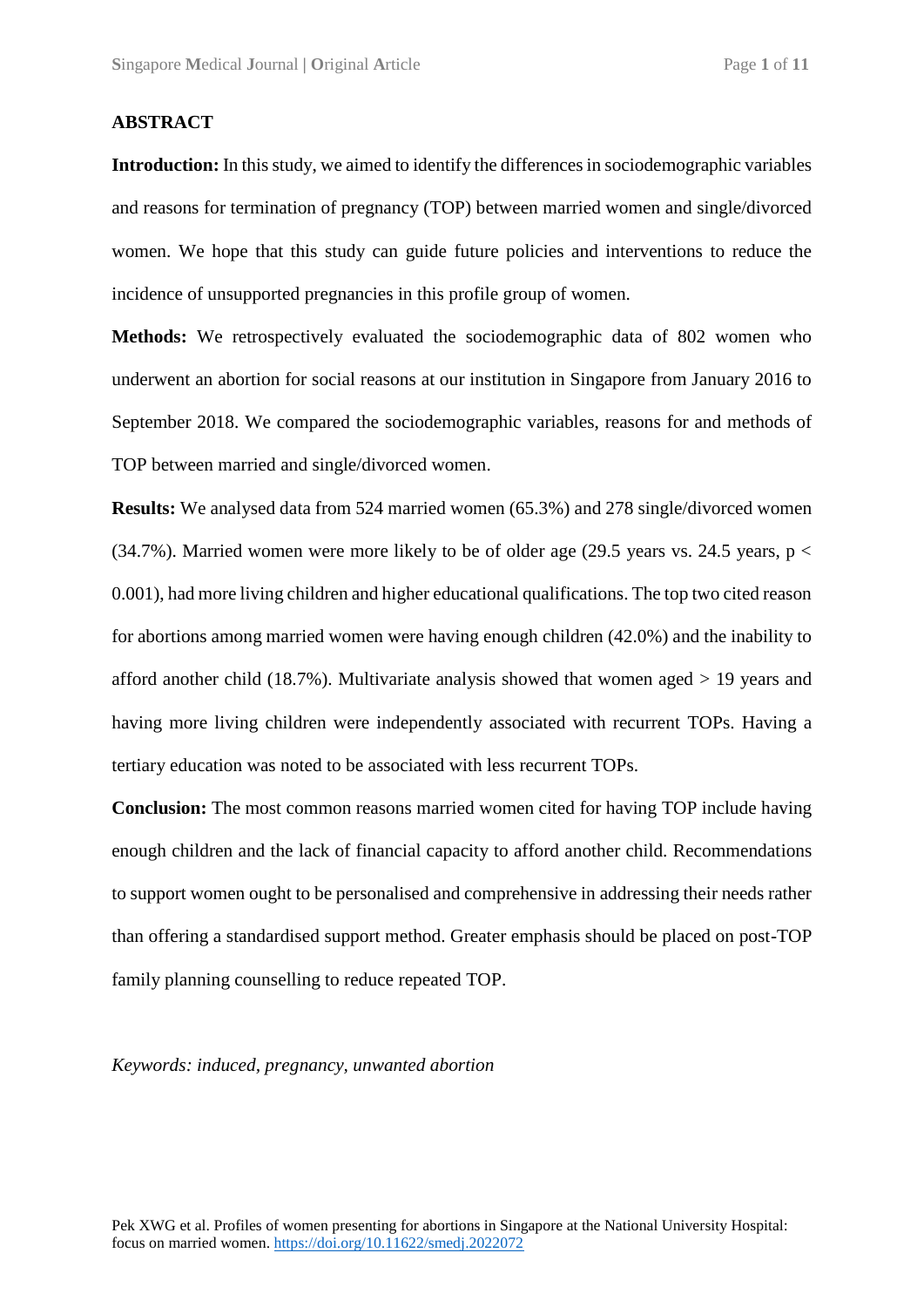# **INTRODUCTION**

The latest global study on abortions, conducted between 2010 and 2014, revealed that 73% of abortions were sought by married women. Within this period, the estimated annual abortion rate was 36% for all married women and 25% for unmarried women worldwide.<sup>(1)</sup> This phenomenon where the majority of abortions are sought by married women has also been observed in previous local abortion studies.

Available sources of nationwide data revealed that the percentage of abortions performed on married women were 94% in 1970, 75% in the 1980s and 67.7% in 1993.<sup>(2)</sup> However, despite a significant proportion of the number of abortions being conducted on married women since 1970, there is an absence of research studies specifically focusing on abortion among married Singaporean women.

This study represents a pioneering effort in providing insights into the current situation of induced abortions among married women in Singapore. We analysed induced abortions in our tertiary institution over a three-year period, specifically focusing on married women. The sociodemographic variables and reasons for termination were compared with unmarried women. We hope that this study can guide future policies and interventions to reduce the incidence of unwanted pregnancies in this subgroup of women.

# **METHODS**

We included all women who sought termination of pregnancy (TOP) from January 2016 to September 2018 in National University Hospital, Singapore, in our study. A total of 136 women who underwent TOP because of medical reasons, including maternal high risk, rubella infection, fetal anomalies and other medical reasons were excluded from the comparison analyses as the reason for TOP was not of social nature.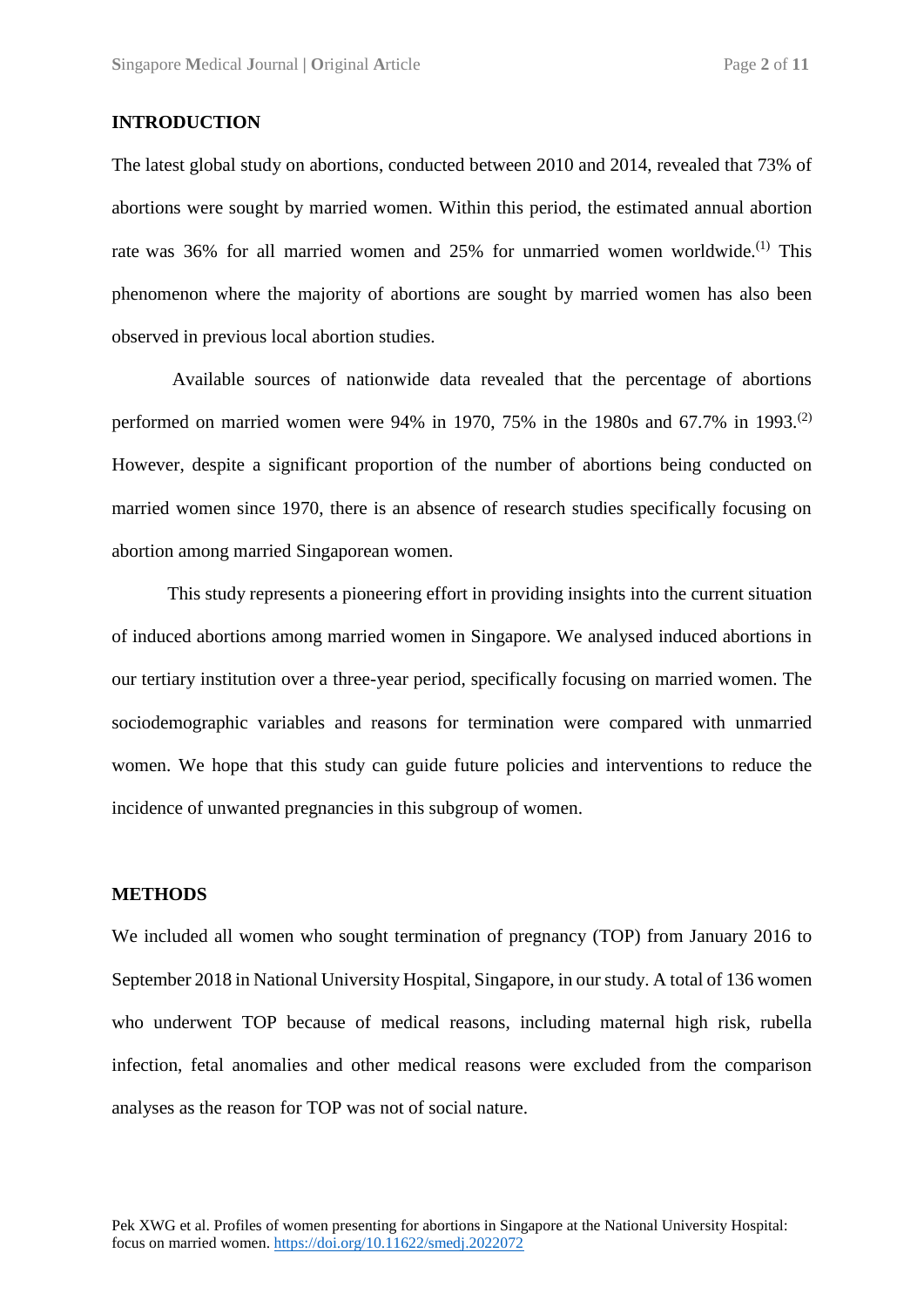All women who wish to undergo abortion in Singapore are required by legal legislation to attend compulsory TOP counselling sessions where the risks and complications of the procedure are explained to them. Patient demographics and obstetric information including ethnicity, marital status, educational qualification, number of previous abortions, number of living children, reason for TOP, method of TOP and gestation term when TOP was conducted were collected from the patients in this study when they presented for TOP counselling. The information was collected through an interview with trained TOP counsellors. We stratified the patients into married and unmarried. The 'unmarried' category also included patients who were divorced and widowed. Patient demographics between married and unmarried women were compared to compare the difference in the reasons for TOP. We also analysed the risk factors associated with mid-trimester abortions up to 24-week gestation in all women who underwent TOP in this study period.

All statistical analyses were carried out using R Studio (RStudio: integrated Development for R, Boston, MA, USA). A p-value  $< 0.05$  was determined as statistically significant. Categorical variables are shown as frequencies and percentages, whereas continuous variables are shown as mean and standard deviation if normally distributed. If they are non-normally distributed, they are expressed as median and interquartile range (IQR). Sociodemographic variables between married and unmarried women were compared using Mann-Whitney *U* test for continuous variables, whereas categorical variables were compared using chi-square test. Two multivariate analyses to identify the factors that predicted secondtrimester TOP and recurrent TOP were performed using backward multiple logistic regression analysis. Recurrent TOP was defined as having more than one previous TOP.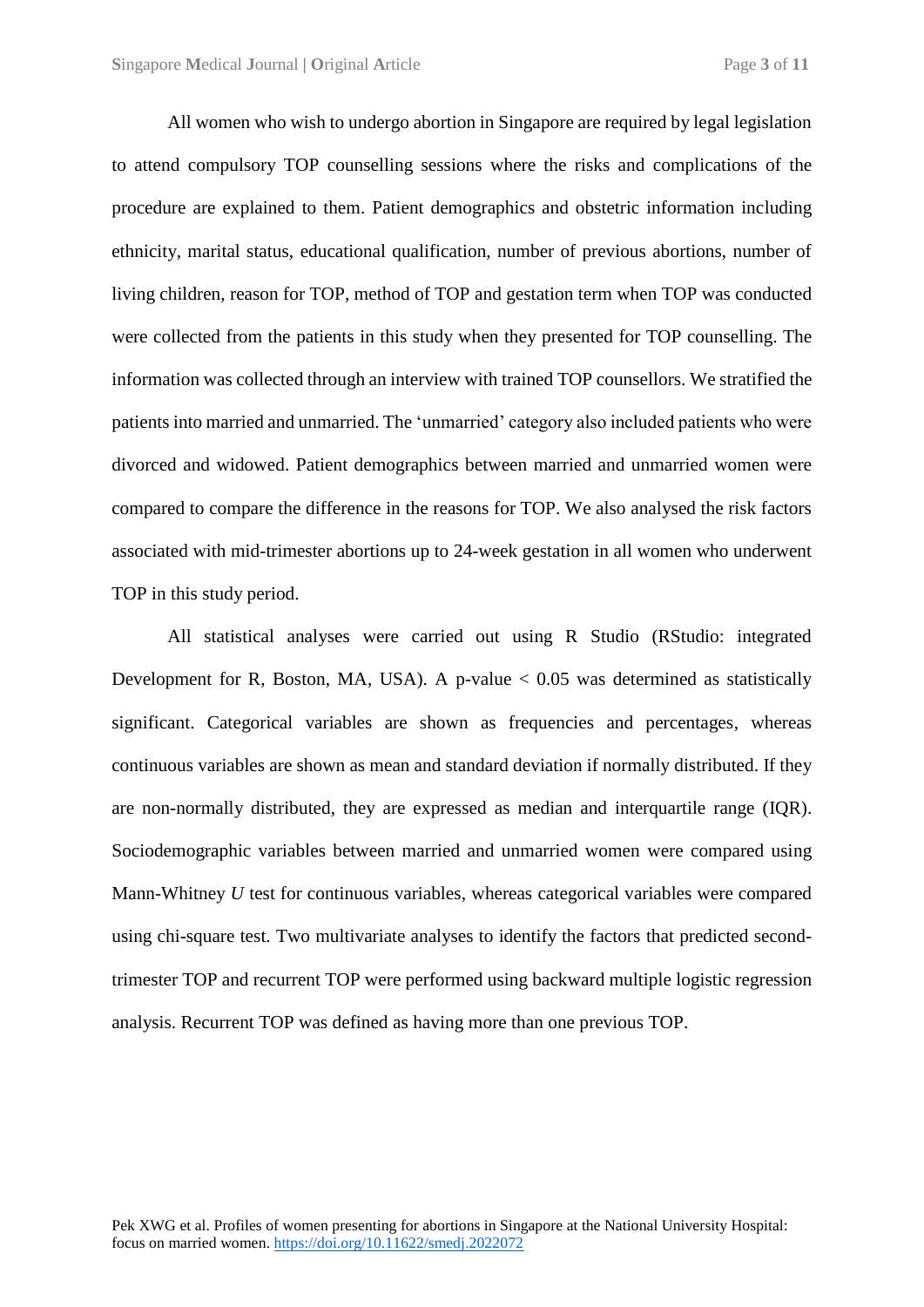### **RESULTS**

From January 2016 to September 2018, a total of 12,352 live births and 938 TOPs were recorded at our institution. The percentage of TOP as a proportion of live births was 7.6% (Table I). A chi-square test of independence was performed to examine the relationship between ethnicity and the TOP rate. The relationship between these variables was significant  $(p < 0.001)$ , showed that TOP rate was highest among Indians and lowest among women of ethnicities other than Chinese, Malay or Indian. In total, 136 (14.5%) patients who underwent TOP because of medical reasons were excluded from the analysis. The sociodemographic variables of patients who underwent TOP because of social reasons is summarised in Table II. There were 524 (65.3%) married and 278 unmarried (34.7%) patients, with the mean ages of presentation for TOP being 32 years and 24 years, respectively ( $p < 0.001$ ). Of all married women, 46.2% of women had two children, and 21.9% of women had only one existing child. 59.4% of married women were working, and the majority (62.6%) had completed their tertiary or A level education. The most commonly cited reasons for TOP for married women were having enough children (42.0%) and not being able to afford another child (18.7%). Multivariate analysis in Table III shows that  $\alpha$ ge  $> 19$  years and being of Malay ethnicity were independently associated with late abortions (second trimester). Table III also shows that age > 19 years and having a greater number of living children were independently associated with recurrent TOP, whereas having a tertiary education was noted as a protective factor against recurrent TOP.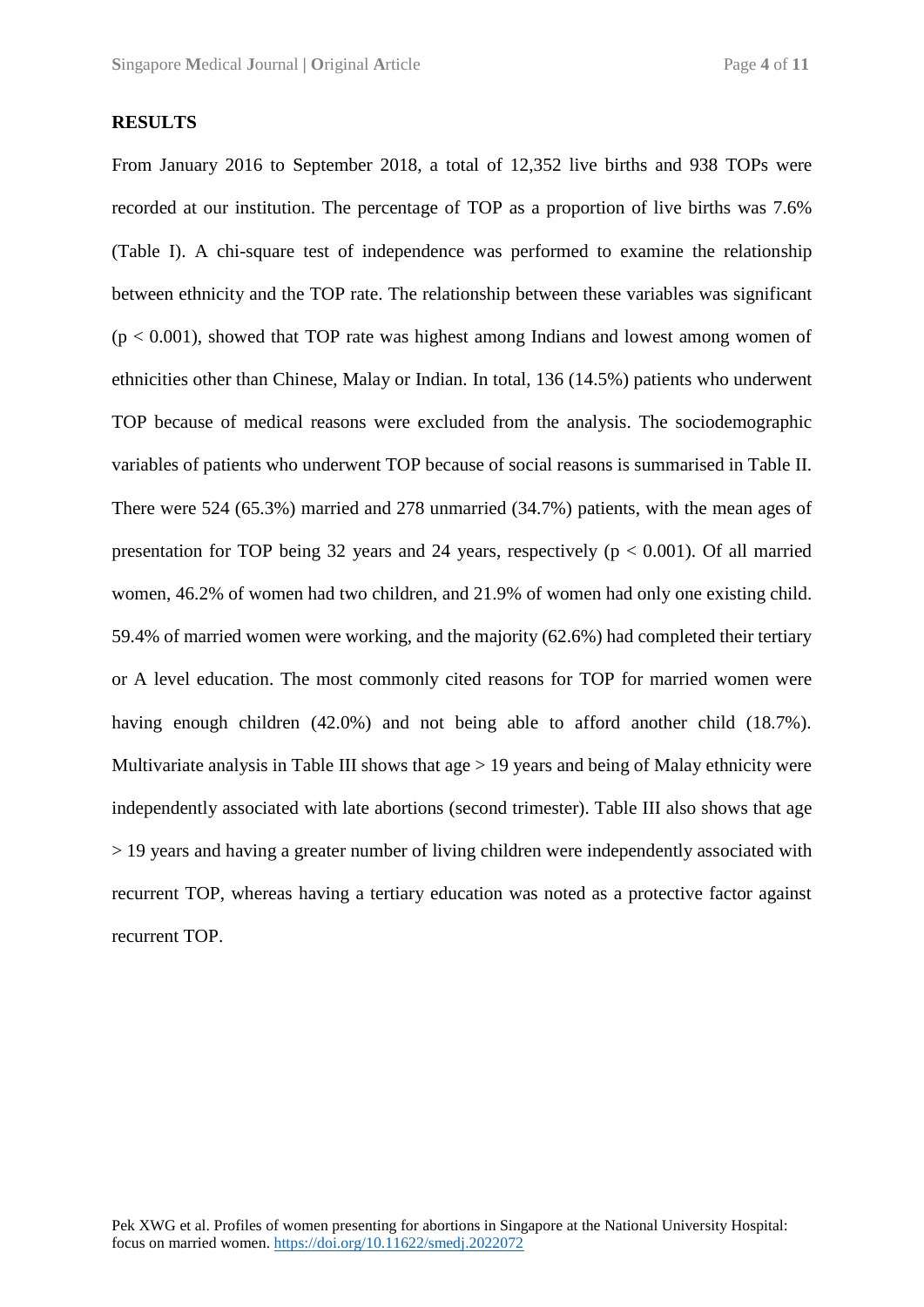| Race                   | No. of live | <b>Number of</b> | TOP rate $(\% )$                    |                                                        |  |
|------------------------|-------------|------------------|-------------------------------------|--------------------------------------------------------|--|
|                        | births      | <b>TOP</b>       | <b>Against total live</b><br>births | <b>Against total gravid</b><br>women $(\frac{6}{6})^*$ |  |
| <b>Malays</b>          | 3,486       | 275              | 7.9                                 | 7.3                                                    |  |
| <b>Chinese</b>         | 4,640       | 315              | 6.8                                 | 6.4                                                    |  |
| <b>Indians</b>         | 1,938       | 262              | 13.5                                | 11.9                                                   |  |
| <b>Others</b>          | 1,903       | 86               | 4.5                                 | 4.3                                                    |  |
| <b>Not</b><br>reported | 385         | $\theta$         |                                     |                                                        |  |
| <b>Total</b>           | 12,352      | 938              | 7.6                                 | 7.1                                                    |  |

**Table I. Number of live births, termination of pregnancies and percentage of TOP over live births from January 2016 to September 2018.** 

*A chi-square test of independence showed that the relationship between race and TOP rates was statistically significant (p < 0.001). \*Total number of gravid women is the sum of all live births and all abortions. TOP: termination of pregnancy*

**Table II. Sociodemographic information of all 802 patients who underwent termination**  of pregnancy in the institution, stratified by marital status into unmarried  $(n = 278)$  and married  $(n = 524)$  groups.

| <b>Parameters</b>                | No. $(\frac{6}{6})$ /mean ± standard deviation | p-value          |                  |         |
|----------------------------------|------------------------------------------------|------------------|------------------|---------|
|                                  | <b>Overall</b>                                 | <b>Unmarried</b> | <b>Married</b>   |         |
|                                  | $(n = 802)$                                    | $(n = 278)$      | $(n = 524)$      |         |
| Age $>$ 19 yr                    | 745 (92.9)                                     | 224(86.6)        | 521 (99.4)       | < 0.001 |
| Age $(yr)$                       | $29.53 \pm 6.59$                               | $24.48 \pm 5.63$ | $32.21 \pm 5.37$ | < 0.001 |
| <b>Marital status</b>            |                                                |                  |                  | < 0.001 |
| Divorced                         | 45(5.6)                                        | 45(16.2)         | 0(0)             |         |
| Married                          | 524(65.3)                                      | 0(0)             | 524 (100.0)      |         |
| Single                           | 233(29.1)                                      | 233 (83.8)       | 0(0)             |         |
| <b>Ethnicity</b>                 |                                                |                  |                  | < 0.001 |
| Chinese                          | 254(31.7)                                      | 111 (39.9)       | 143(27.3)        |         |
| Indian                           | 223(27.8)                                      | 44(15.8)         | 179 (34.2)       |         |
| Malay                            | 265(33.0)                                      | 113(40.6)        | 152(29.0)        |         |
| Others                           | 60(7.5)                                        | 10(3.6)          | 50(9.5)          |         |
| <b>Educational level</b>         |                                                |                  |                  | < 0.001 |
| Primary                          | 32(4.0)                                        | 14(5.0)          | 18(3.4)          |         |
| Secondary/vocational             | 325(40.5)                                      | 147(52.9)        | 178 (34.0)       |         |
| Tertiary/A level                 | 445 (55.5)                                     | 117(42.1)        | 328(62.6)        |         |
| <b>Number of living children</b> |                                                |                  |                  | < 0.001 |
| $\boldsymbol{0}$                 | 246 (30.7)                                     | 210(75.5)        | 36(6.9)          |         |
| $\mathbf{1}$                     | 154 (19.2)                                     | 39(14.0)         | 115(21.9)        |         |
| $\overline{2}$                   | 255(31.8)                                      | 13(4.7)          | 242 (46.2)       |         |
| $\overline{3}$                   | 84 (10.5)                                      | 9(3.2)           | 75(14.3)         |         |
| $\overline{4}$                   | 45(5.6)                                        | 6(2.2)           | 39(7.4)          |         |
| $\overline{5}$                   | 9(1.1)                                         | 1(0.4)           | 8(1.5)           |         |
| 6                                | 8(1.0)                                         | 0(0.0)           | 8(1.5)           |         |
| $\overline{7}$                   | 1(0.1)                                         | 0(0.0)           | 1(0.2)           |         |
| <b>Unemployed/not working</b>    | 332 (41.4)                                     | 119(42.8)        | 213(40.6)        | 0.607   |

Pek XWG et al. Profiles of women presenting for abortions in Singapore at the National University Hospital: focus on married women. <https://doi.org/10.11622/smedj.2022072>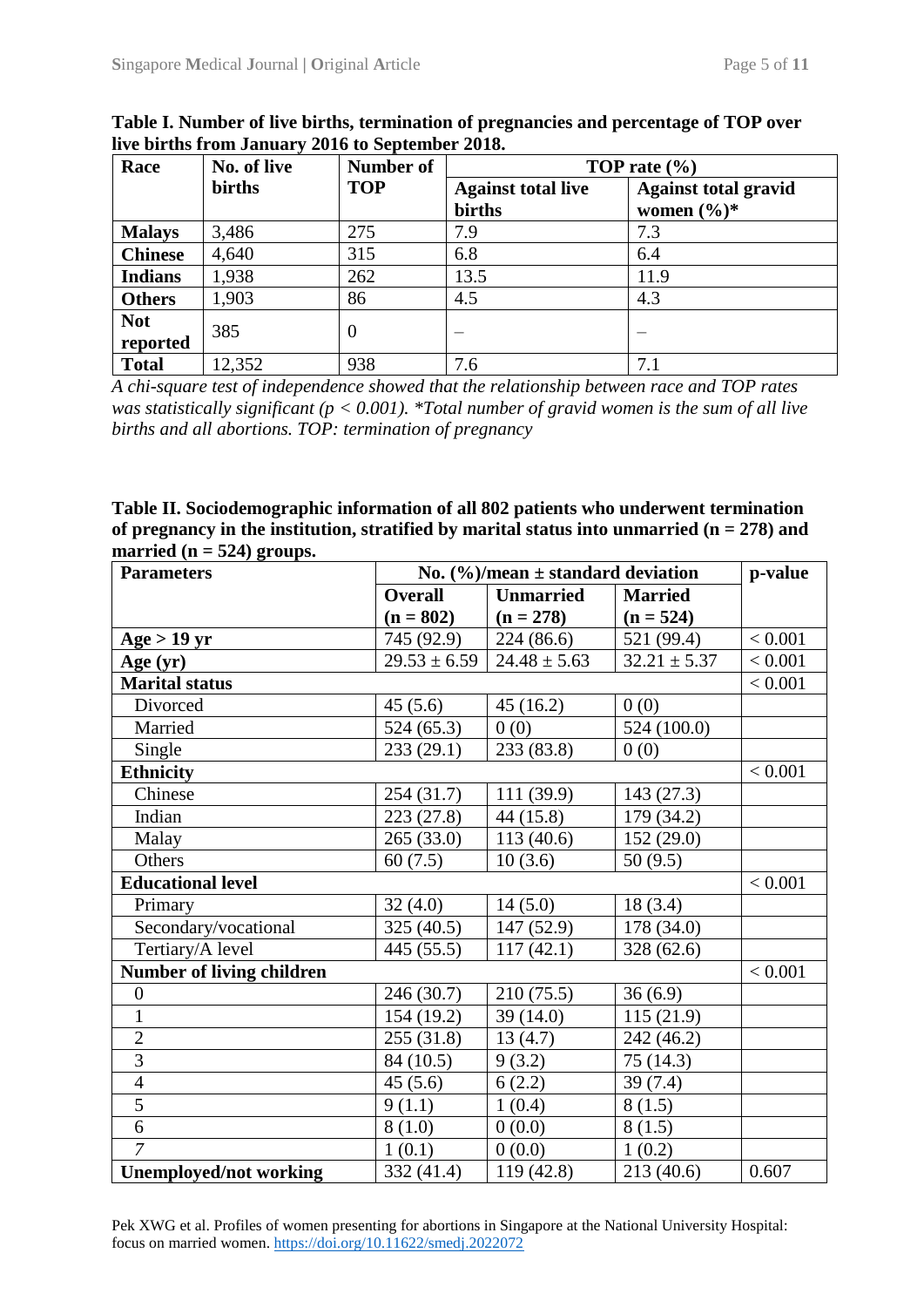| <b>Had previous TOP</b>             | 36.8       | 28.4       | 33.9       | 0.020 |
|-------------------------------------|------------|------------|------------|-------|
| <b>Number of previous TOP</b>       |            |            |            | 0.204 |
| $\boldsymbol{0}$                    | 530(66.1)  | 199 (71.6) | 331 (63.2) |       |
| $\mathbf{1}$                        | 193 (24.1) | 54 (19.4)  | 139(26.5)  |       |
| $\overline{2}$                      | 58 (7.2)   | 19(6.8)    | 39(7.4)    |       |
| $\overline{3}$                      | 11(1.4)    | 3(1.1)     | 8(1.5)     |       |
| $\overline{4}$                      | 2(0.2)     | 1(0.4)     | 1(0.2)     |       |
| $\overline{5}$                      | 5(0.6)     | 1(0.4)     | 4(0.8)     |       |
| 9                                   | 1(0.1)     | 1(0.4)     | 0(0.0)     |       |
| 10                                  | 2(0.2)     | 0(0.0)     | 2(0.4)     |       |
| Number of previous TOP <sup>†</sup> | 0 [0, 10]  | 0[0, 9]    | 0 [0, 10]  | 0.024 |
| <b>TOP at 2nd trimester</b>         | 125(15.6)  | 58 (20.9)  | 67(12.8)   | 0.004 |
| <b>Reason for TOP</b>               |            |            |            |       |
| Enough children                     | 228 (28.4) | 8(2.9)     | 220 (42.0) |       |
| Unmarried/divorced/widowed          | 162(20.2)  | 149 (53.6) | 13(2.5)    |       |
| Cannot afford another child         | 120(15.0)  | 22(7.9)    | 98 (18.7)  |       |
| Too close to last pregnancy         | 88 (11.0)  | 3(1.1)     | 85 (16.2)  |       |
| Not ready to start a family         | 84 (10.5)  | 71(25.5)   | 13(2.5)    |       |
| Contraceptive failure               | 14(1.7)    | 3(1.1)     | 11(2.1)    |       |
| Others                              | 106(13.2)  | 22(7.9)    | 84 (16.0)  |       |
| <b>Method of TOP</b>                |            |            |            |       |
| Drug and surgical procedure         | 52(6.5)    | 24(8.6)    | 28(5.3)    |       |
| Solely by drug                      | 235(29.3)  | 94 (33.8)  | 141 (26.9) |       |
| Solely by surgical procedure        | 515 (64.2) | 160(57.6)  | 355(67.7)  |       |

*†Data presented as median (range). TOP: termination of pregnancy*

| Table III. Multivariate analysis using multiple logistic regression showing factors |
|-------------------------------------------------------------------------------------|
| associated with late trimester abortion and recurrent abortion.                     |

| <b>Variable</b>          | <b>Multivariate analysis</b> |         |                                        |             |  |
|--------------------------|------------------------------|---------|----------------------------------------|-------------|--|
|                          | Late trimester abortion*     |         | <b>Recurrent abortion</b> <sup>†</sup> |             |  |
|                          | OR (95% CI)                  | p-value | OR (95% CI)                            | p-value     |  |
| Age > 19 yr              | $0.33(0.18-0.63)$            | < 0.001 | $2.80(1.31-6.73)$                      | 0.012       |  |
| <b>Ethnicity</b>         |                              |         |                                        |             |  |
| Chinese                  | Ref.                         | Ref.    |                                        |             |  |
| Indian                   | $1.22(0.70-2.14)$            | 0.476   |                                        |             |  |
| Malay                    | $2.15(1.33 - 3.55)$          | 0.002   |                                        |             |  |
| Others                   | $1.68(0.73 - 3.61)$          | 0.196   |                                        |             |  |
| <b>Educational level</b> |                              |         |                                        |             |  |
| Primary                  |                              |         | ref                                    | ref         |  |
| Secondary/vocational     |                              |         | $0.87(0.39-1.91)$                      | 0.720       |  |
| Tertiary                 |                              |         | $0.34(0.15-0.75)$                      | 0.008       |  |
| <b>Number of living</b>  |                              |         | $1.44(1.27-1.63)$                      | ${}< 0.001$ |  |
| children                 |                              |         |                                        |             |  |

*\*Adjusted for marital status, educational level, number of living children, occupation and number of previous terminations of pregnancy. †Adjusted for marital status, race, occupation and trimester at termination. CI: confidence interval; ref: reference group*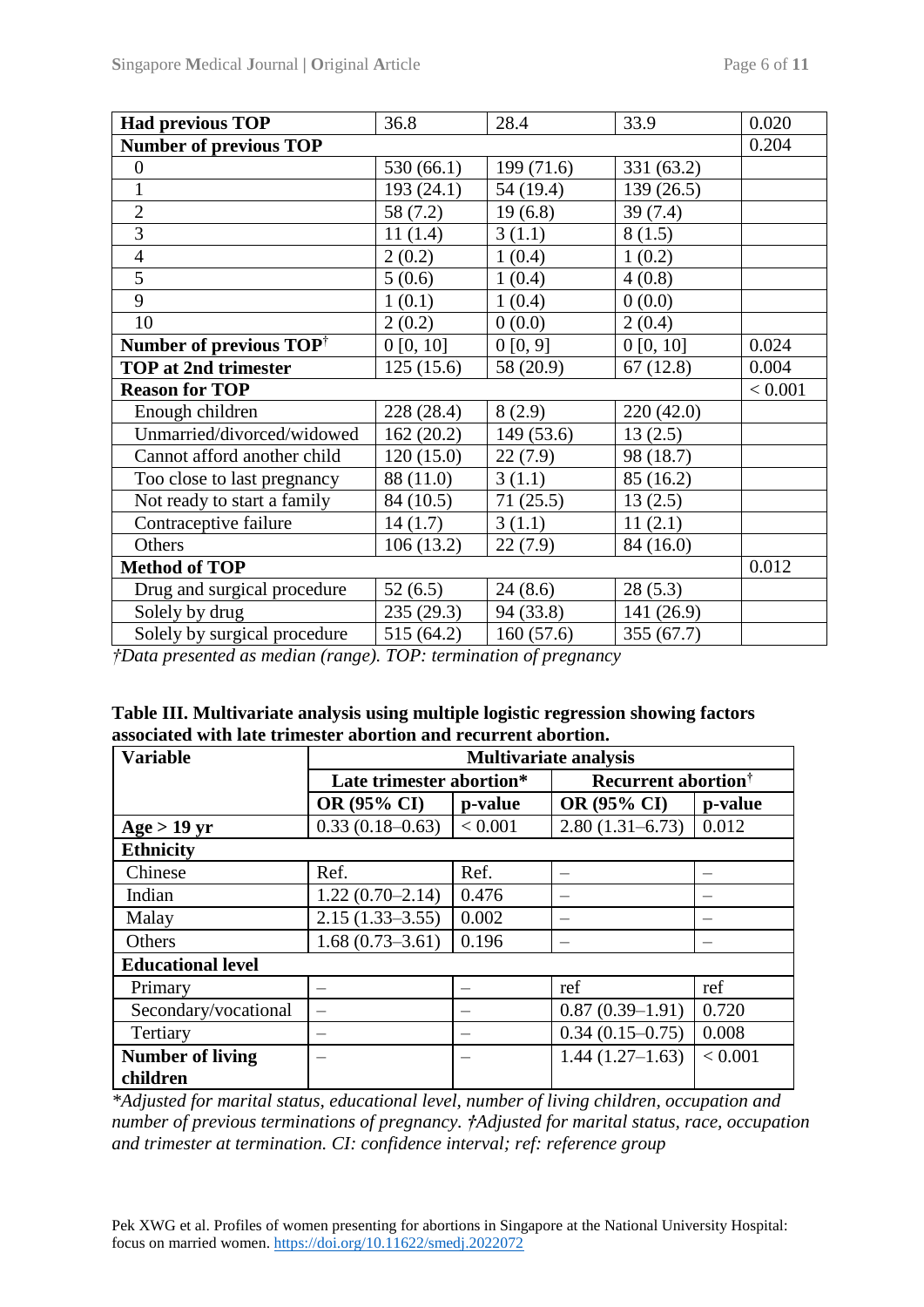### **DISCUSSION**

On comparing our results to a similar study in our institution by  $\text{Lim}$  et al<sup>(3)</sup> from 2005 to 2009, we found a drop in TOP rates as a proportion of total gravid women. TOP rates dropped from 12.0% to 6.4% among Chinese, from 14.6% to 7.3% among Malays, from 17.6% to 11.9% among Indians and from 12.1% to 4.3% among other races. This fall in TOP rates could be attributed to an increased awareness about family planning over the years. It could also be because of an increase in women who seek abortion from private institutions.

The proportions of Malay and Indian women who presented for abortions as a percentage of total live births at our institution were higher than that for the Chinese (Table I). Moreover, being ethnically Malay was observed to be significantly associated with late abortions (second trimester) on multivariate analysis. This was a finding similar to the two previous research papers published on the profiles of women presenting for abortions.<sup>(3,4)</sup> Lim et al found that the proportion of contraception usage is significantly lower in Malay women than in Chinese women.<sup>(3)</sup> It was explained that the lower rate of contraception usage among the Malays could have increased the number of unwanted pregnancies, resulting in more abortions. In addition, Lim et al proposed that it is probable that many Chinese women may be undergoing the TOP elsewhere, such as in private clinics and hospitals.<sup>(3)</sup> However, because we do not have the data of all women who present for abortions nationwide, we are unable to comment on whether there is truly a significantly higher proportion of Indian and Malay women seeking TOP as a percentage of total live births nationwide.

We have a special interest in understanding the sociodemographic characteristics of married women, as no specific studies have been conducted in this group of women. Marital status appears to be a significant predictor of TOP. This is because married and single women have different unmet needs when making the decision to abort. Understanding the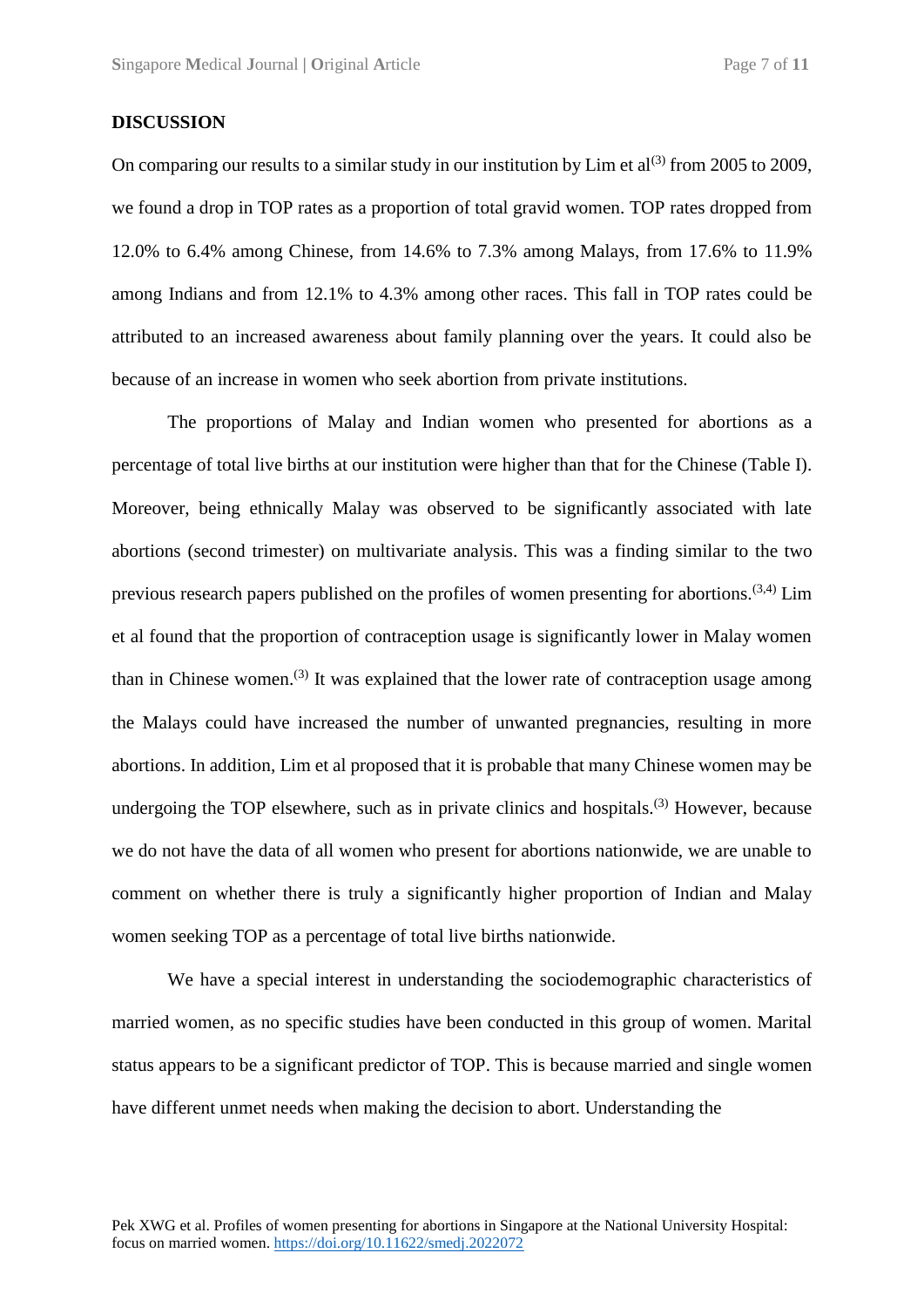characteristics of the women who presents for abortion is important in helping policymakers in providing targeted support.

The married women were mostly in their early 30s, with 2–3 living children. The average age at which Singaporean women marry is between 25 and 29 years.<sup>(5)</sup> This can explain why the married women who sought TOP were mostly in their early 30s. The reasons cited by married women for abortion are often related to specific issues that married couples face finding two children to be sufficient and lack of financial ability to afford another child. A large proportion of married women cited having enough children as the reason for abortion. The median number of living children in those who cited this reason was two (interquartile range: 2–4). This could be because of the mentality that having two children is enough or that they are overextended with the current number of children. More research should be conducted to analyse the causes of this perception to design policies to provide targeted support. The second reason cited by married women was the inability to afford another child. Of those who cited this reason, 40% were unemployed at the time of TOP. Notably, between single and married women, there was no significant difference in the proportion of women who were unemployed at the time of TOP. This shows that financial ability was a stronger contributing factor to TOP for married women. A higher proportion of single women cited the reasons for TOP as being not married or not ready to start a family than the inability to financially support another child.

The top two reasons cited by single women for undergoing TOP were being single and not ready to start a family. This could be because of the strong traditional family and cultural value of having children only after marriage. It can also be because of a perceived lack of familial support for the child and the woman, should the woman not have a partner or the intention to build a family.

Multivariate analysis showed that a younger age was associated with late trimester abortion. Younger women may seek abortion later because of a lack of knowledge regarding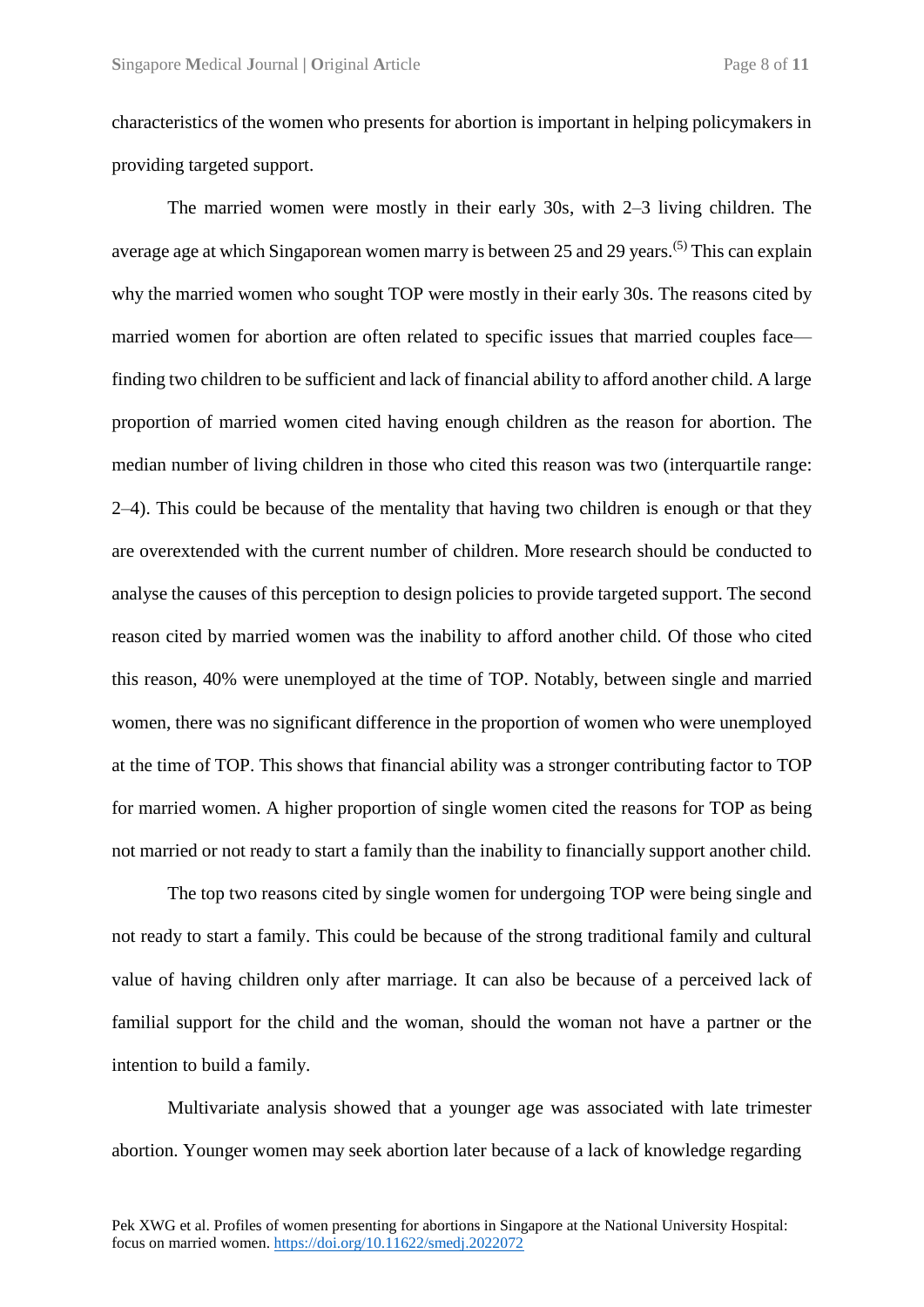the channels to seek help and a general social stigma against abortions. Further qualitative studies are warranted to look at teenage pregnancy to characterise the proper reasons and difficulties these women face at seeking TOP early.

Notably, multivariate analysis showed that adult women (aged  $> 19$  years) and having more living children were independently associated with recurrent TOP. By contrast, having a tertiary education was noted to be inversely associated with recurrent TOP (Table III). These findings suggest that the family planning component of abortion counselling may not have been effective in convincing this group of women to utilise effective contraception. More studies should be conducted to identify reasons for recurrent TOPs and the effectiveness of the abortion counselling in reducing recurrent TOPs.

This study was not without limitations. This is a single-centre retrospective study conducted at our institution in Singapore. Hence, the distribution and demographics of women presenting for TOP and live deliveries may not be a true representation of Singapore's population. We do not have access to the information and data of women presenting to other public healthcare institutions, as well as private hospitals. There may also be the presence of interviewee bias, as the information was recorded purely on the basis of the women's own interpretation and perceptions of the questionnaire. Although a counsellor was present to assist with the questionnaire assessment, we cannot exclude the possibility that the interviewee's perceptions had an effect on their responses, especially for the section on reasons for TOP.

In conclusion, the most common reasons married women cited for having TOP include having enough children and the lack of financial capacity to afford another child. Better family planning and contraceptive counselling should be instituted to reduce the incidence of unwanted pregnancies. Recommendations to support women ought to be personalised and comprehensive in addressing their needs. Rather than offering a standardised support method,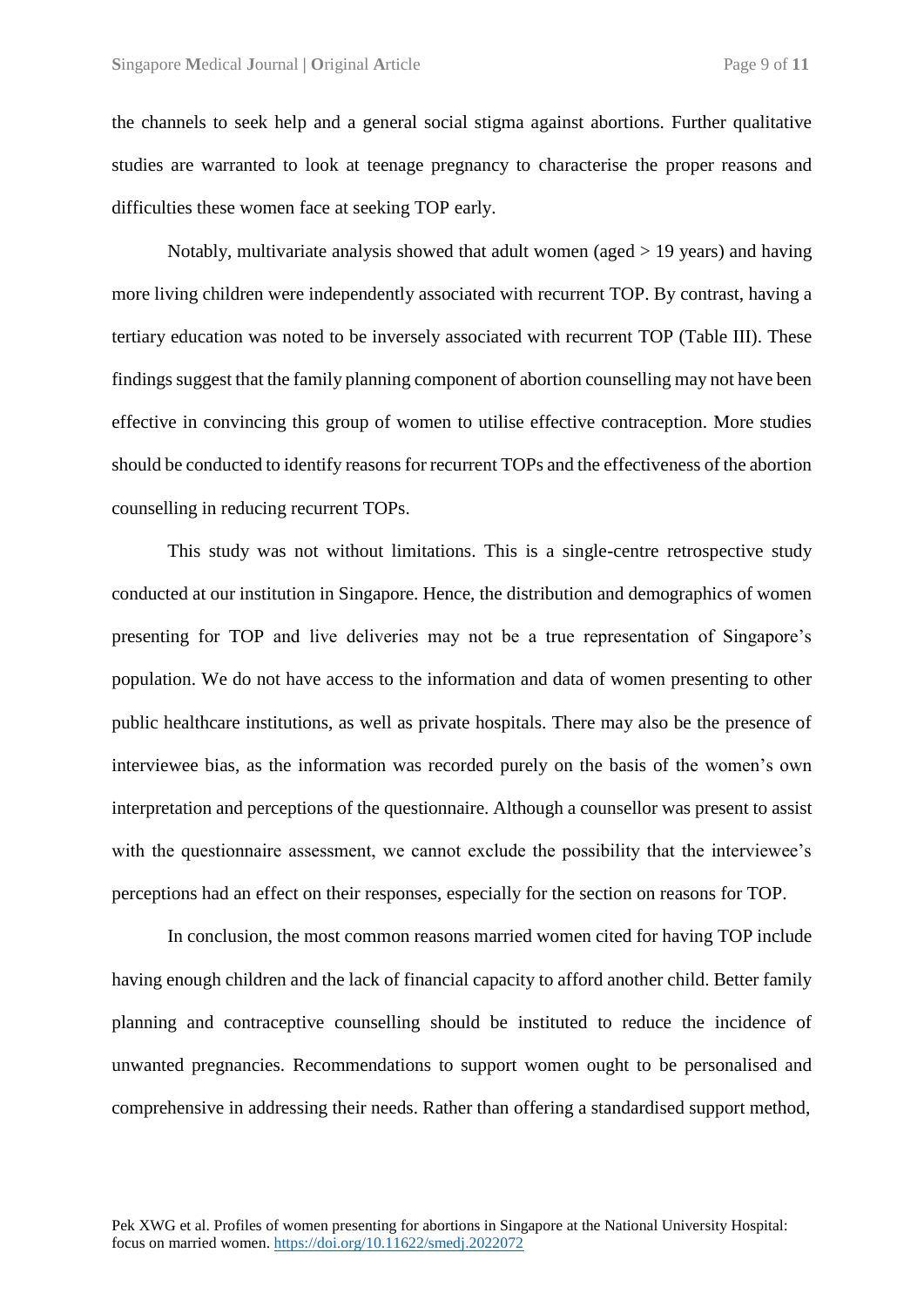recommendations should be based on a multifaceted approach that provides the women with more perceivable alternatives outside of abortion.